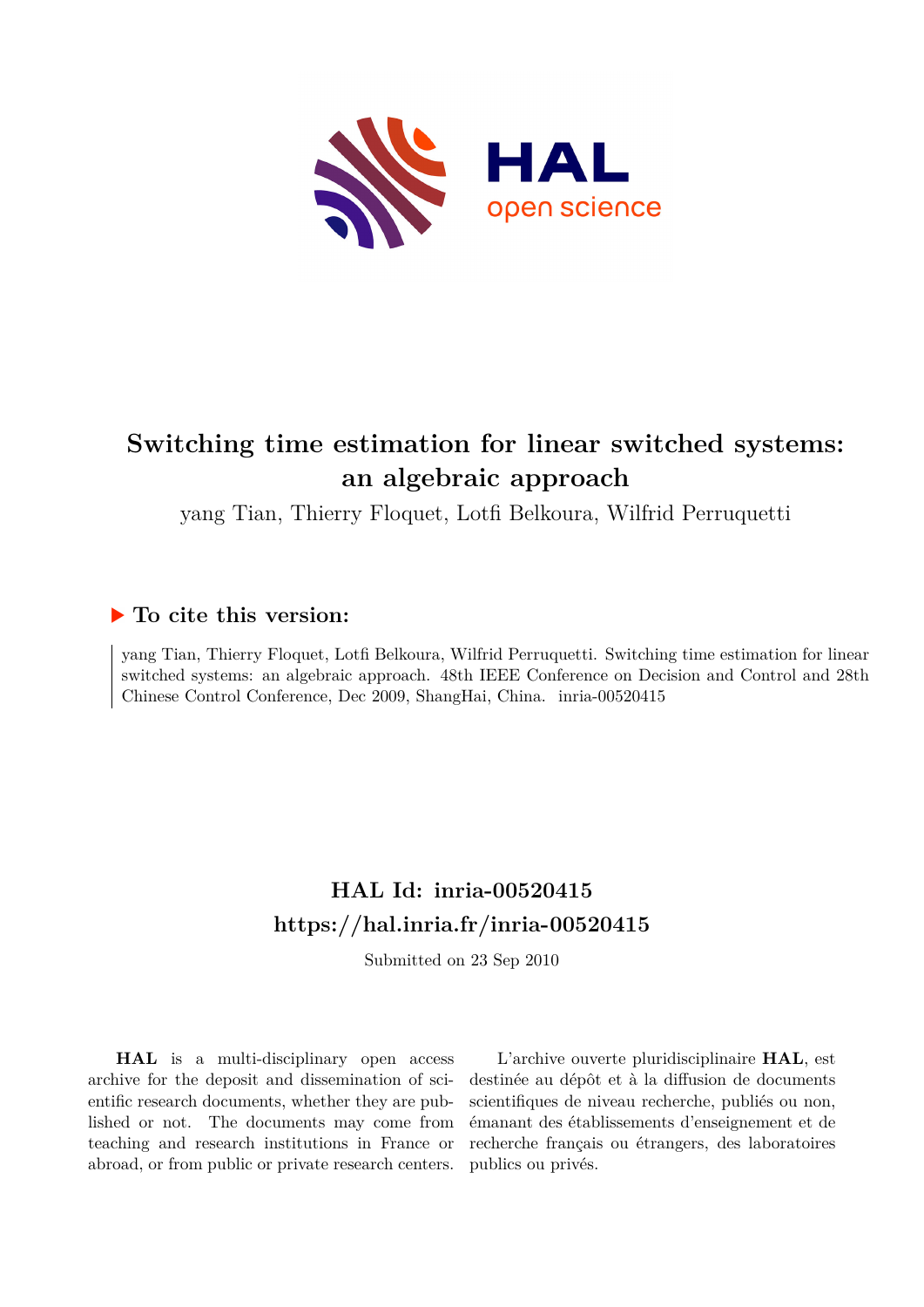# **Switching time estimation for linear switched systems: an algebraic approach**

Yang TIAN, Thierry FLOQUET, Lotfi BELKOURA and Wilfrid PERRUQUETTI

*Abstract***— This paper aims at estimating the switching time for linear switched systems, i.e. the time instant when a sub-model is switched on while another one is switched off. Assuming that the state of the active sub-models is known, a distribution point of view is adopted to get a real-time estimation of these switching times. Real-time means that an explicit algorithm computes on-line these time instants in a fast and efficient way. Simulations illustrate the proposed techniques which is easily implementable.**

*Keyword***—Linear systems, switched systems, hybrid systems, switching time estimation, distribution theory.**

## I. INTRODUCTION

Many systems encountered in practice exhibit switchings between several subsystems, inherently by nature, such as when a physical plant has the capability of undergoing several operational modes, or as a result of the controller design, such as in switching supervisory control.

Switched systems may be viewed as higher–level abstractions of hybrid systems, obtained by neglecting the details of the discrete behavior. Roughly speaking, a switched system is composed of a family of dynamical (linear or nonlinear) subsystems and a rule, called the switching law, that orchestrates the switching between them. In the recent years, there has been increasing interest in the control problems of switched systems due to their significance from both a theoretical and practical point of view. Important results for switched systems have been achieved for problems including stability [2], [8], [28], controllability [24], [29], stabilization [18], [30], tracking [9], .... See also [17], [25] for surveys.

Observability and state estimation is a key problem for such systems, where discrete and continuous parts are mixed. The vector-valued output is a function of the continuous state. The observation problem is to determine the continuous state and the active ODE driving the current continuous state evolution. In [1], the notion of state estimation for switched systems is introduced. Observability notions for some classes of hybrid systems such as switched linear systems has been discussed and characterized in recent works, see e.g. [4], [22], [27]. The problem is to recover from available measurements the state of the system and/or the switching signal,

Y. Tian, T. Floquet, and W. Perruquetti are with LAGIS (CNRS, UMR 8146) & ALIEN Project (INRIA Lille-Nord Europe), École Centrale de Lille, BP 48, Cité Scientifique, 59650 Villeneuve d'Ascq, France. E-mail: yang.tian@inria.fr, thierry.floquet@ec-lille.fr,

wilfrid.perruquetti@ec-lille.fr

L. Belkoura is with LAGIS (CNRS, UMR 8146) & ALIEN Project (INRIA Lille-Nord Europe), Université des Sciences et Technologies de Lille, 59650 Villeneuve d'Ascq, France. E-mail: lotfi.belkoura@univ-lille1.fr

and eventually the switching time. Different observation and identification methods have been proposed during the last years ([3], [5], [10], [15], [16], [19], [21]). In most of the cases, the hybrid observer consists of two parts: an index estimator of the current active sub-model and a continuous observer that estimates, asymptotically in most cases, the continuous state of the hybrid system.

The aim of this paper is to estimate in "real-time" the switching time sequence with the knowledge of the continuous state of some class of switched linear systems. The possibility to have *finite time* estimate for that kind of systems is clearly important, not to say crucial. The approach considered here is based on an idea recently published by M. Fliess and H.-S. Ramírez [13] for parameter identification of linear time-invariant systems. This method is based on tools which are of algebraic flavor: differential algebra, module theory and operational calculus. The estimators are non asymptotic: solutions are provided in finite time by explicit algebraic formulae and result in relatively simple and fast algorithms, with straightforward implementation using standard tools from computational mathematics. Those results have been extended to the problems of closed-loop parametric estimation [14], state estimation of linear systems with time-varying parameters [26] or with delays [7], fault diagnosis [12], nonlinear systems with unknown inputs [6] or some class of linear infinite dimensional systems governed by partial differential equations [20]. This approach was also applied in [11] for the estimation of the index corresponding to the current active subsystem, and the state variable of this subsystem, *via* quite robust methods with respect to corrupting noises. Here, explicit computation of the switching times is obtained: the switching time estimation is given by an explicit formula, as a function of the integral of the output, in order to attenuate the influence of measurement noises. The proposed method exhibits the following features:

- the switching times can be efficiently identified on-line and in finite time,
- computations can be carried out by a computer and in a very fast manner.

The rest of the paper is organized as follows: the problem formulation is given in Section II. Then, the main result is derived in Section III last section provides a simulation example in order to highlight the efficiency of the proposed approach.

#### II. PROBLEM STATEMENT

Consider the class of *linear switched system* made of subsystems modeled linear ordinary differential equations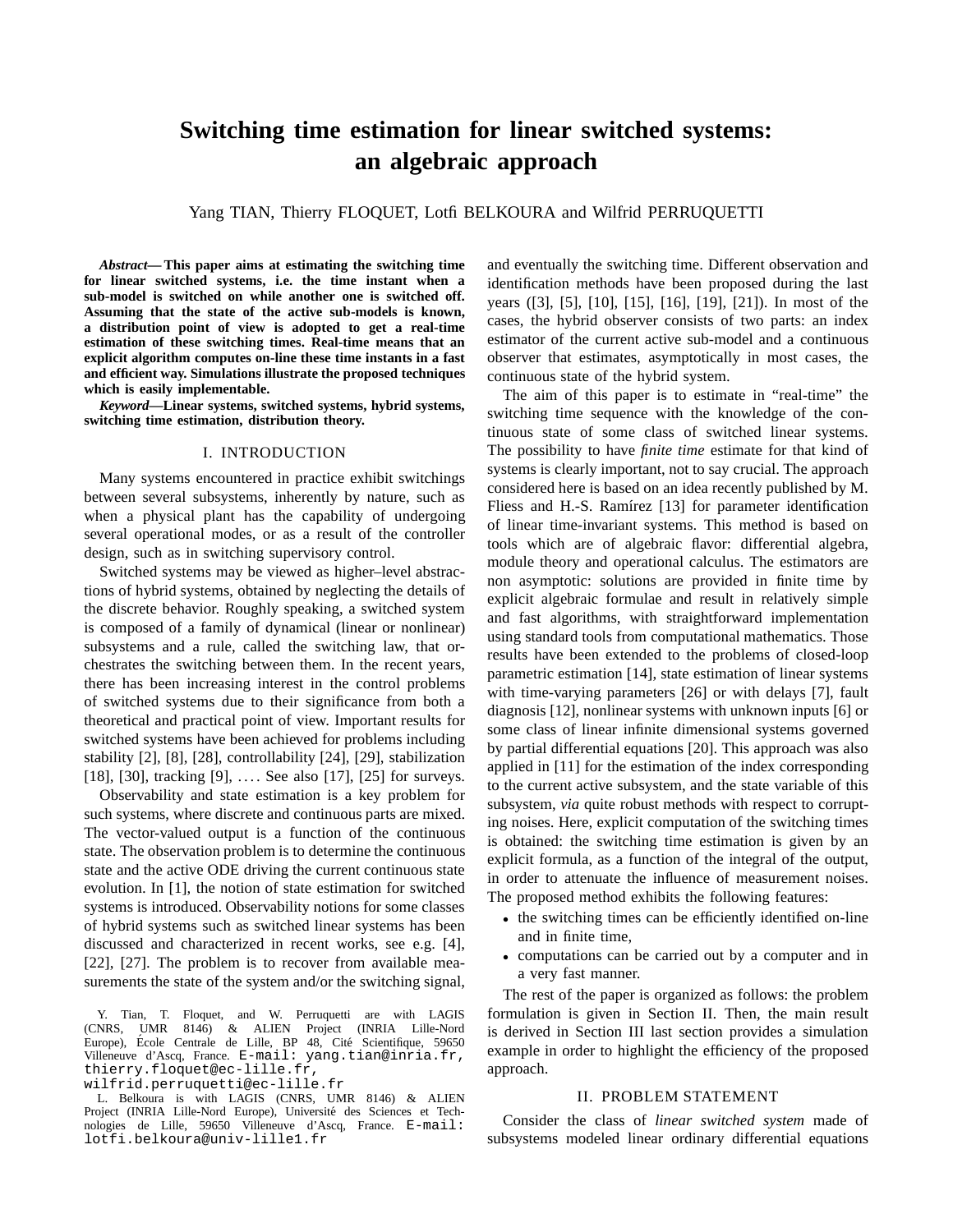(LODE) of the following form:

$$
\dot{x} = A_q x,\tag{1}
$$

where  $q \in I_Q \triangleq \{1, \ldots, Q\}$  is the discrete state,  $x \in \mathbb{R}^n$  is the continuous state and  $A_q \in \mathbb{R}^{n \times n}$ . For the sake of convenience and without loss of generality, it is assumed that at each time  $t \in \mathbb{R}$  only one discrete event can act on the system. It is also assumed that there is **no state jump**, i.e. that if  $t_k$  is a switching instant

$$
\lim_{t \to t_k^-} x(t) = \lim_{t \to t_k^+} x(t)
$$

The switching function driving the change of mode is defined by:

$$
\sigma(t) : \mathbb{R} \to I_Q
$$
  

$$
x \mapsto \sigma(t)
$$
 (2)

where  $\sigma(t) \in I_Q$  corresponds to the index associated with the current active LODE. The switching function is supposed to have a finite number of discontinuities on a finite time interval. For example,  $\sigma(t)$  has *k* discontinuities at time instants  $t_1, t_2, \ldots t_k$  within the time interval  $[t_0, T_{\text{final}}]$ .

The general problem to be solved is: "Is it possible to get in real time (when they occur) the switching times  $t_i$  using the available past and current measurements?". In this paper, the study is restricted to the case when  $Q = 2$  and when the whole continuous states are measured. In that case, system (1) can be rewritten as follows:

$$
\dot{x} = \Gamma(t)x,\tag{3}
$$

$$
\Gamma(t) = A_1 H(t) + A_2 (1 - H(t)) \tag{4}
$$

where  $A_1, A_2 \in \mathbb{R}^{n \times n}$  are constant matrices. Without loss of generality<sup>1</sup>, assume that  $q = 1$  within some given interval *t* ∈  $[t_{i-1}, t_i]$  and  $q = 2$  on  $t \in [t_i, t_{i+1}]$ . Then, the function *H* is given by:

$$
H(t) = \begin{cases} 1, & t_{i-1} \le t < t_i \\ 0, & t_i \le t < t_{i+1} \end{cases}
$$

Suppose that the previous switching time was found: thus  $t_{i-1}$ is known. The objective is to have a finite time estimation of the switching time *t<sup>i</sup>* when the system commutes from the mode  $q = 1$  to the mode  $q = 2$ . This will be done by using higher order time derivatives of *x*. Because of the presence of non smooth dynamics, derivation has to be understood in the distribution sense.

# *Distribution Framework*

We recall here some standard definitions and results from distribution theory [23], and fix the notations to be used in the sequel. The space of *C*<sup>∞</sup>-functions having compact support in an open subset  $\Omega$  of  $\mathbb R$  is denoted by  $\mathscr D(\Omega)$ , and  $\mathscr D'(\Omega)$  is the space of distributions on  $\Omega$ , i.e., the space of continuous linear functionals on  $\mathscr{D}(\Omega)$ .

When concentrated at a point  $\{\tau\}$ , the Dirac distribution  $\delta(t-\tau)$  is written  $\delta_{\tau}$ .

<sup>1</sup>This will be explained later (see subsection III-A).

Functions are considered through the distributions they define and are therefore indefinitely differentiable. Hence, if *y* is a continuous function except at a point *a* with a finite jump  $\sigma_a$ , its derivative writes

$$
\dot{y} = dy/dt + \sigma_a \,\delta_a,\tag{5}
$$

where  $dy/dt$  is the distribution stemming from the usual derivative of *y*.

A distribution is said to be of order *r* if it acts continuously on  $C^r$ -functions but not on  $C^{r-1}$ -functions. Measures and functions are of order 0. By virtue of Schwartz Theorem [23],  $\alpha \times T = 0$  for any smooth function  $\alpha$  whose derivatives of appropriate order vanish on the support of a given distribution  $T \in \mathcal{D}'(\Omega)$ . In particular, one has for the Dirac  $distribution<sup>2</sup>$ :

$$
f(t) \cdot \delta_{t_i} = 0, \ \forall f \in C^{\infty}(\mathbb{R}) \ \text{with} \ \ f(t_i) = 0
$$
  

$$
f(t) \cdot \delta_{t_i} = f(t_i) \cdot \delta_{t_i}, \ \ \forall f \in C^{\infty}(\mathbb{R}) \ \text{with} \ f(t_i) \neq 0
$$

# III. MAIN RESULT

## *A. Change of variable*

Assume that  $A_1$  and  $A_2$  are two square commuting matrices, and consider the following change of variable:

$$
z = e^{Gt}x\tag{6}
$$

where  $G = -\frac{A_1 + A_2}{2}$ . One has:

$$
\dot{z} = Ge^{Gt}x + e^{Gt}\dot{x} = Gz + e^{Gt}\Gamma(t)x
$$

$$
= (G + e^{Gt}\Gamma(t)e^{-Gt})z
$$

which leads to

$$
\dot{z} = M(t)z\tag{7}
$$

where

$$
M(t) = (G + e^{Gt} A_1 e^{-Gt}) H(t) + (G + e^{Gt} A_2 e^{-Gt}) (1 - H(t))
$$

Since  $A_1$  and  $A_2$  are two square commuting matrices, one gets:

$$
M(t) = (G + A_1)H(t) + (G + A_2)(1 - H(t))
$$
  
= 
$$
\frac{A_1 - A_2}{2}H(t) + \frac{A_2 - A_1}{2}(1 - H(t))
$$
  
= 
$$
-AH(t) + A(1 - H(t))
$$

with  $A = \frac{A_2 - A_1}{2}$ . The choice of the change of coordinates (6) was motivated by the fact that the subsequent computations involve  $M^2 = A^2$  which is a known quantity independent of the switching time.

Differentiating (7) , one has:

$$
\begin{aligned} \ddot{z} - A^2 z &= -2A \delta_{t_{i-1}} z(t_{i-1}), \qquad t_{i-1} \le t < t_i \\ \ddot{z} - A^2 z &= -2A \delta_{t_{i-1}} z(t_{i-1}) + 2A \delta_{t_i} z(t_i), \quad t_i \le t < t_{i+1} \end{aligned}
$$

<sup>2</sup>The existence of the product  $f(t) \cdot \delta_{t_i}$  is ensured as soon as *f* is a *C* <sup>∞</sup>−function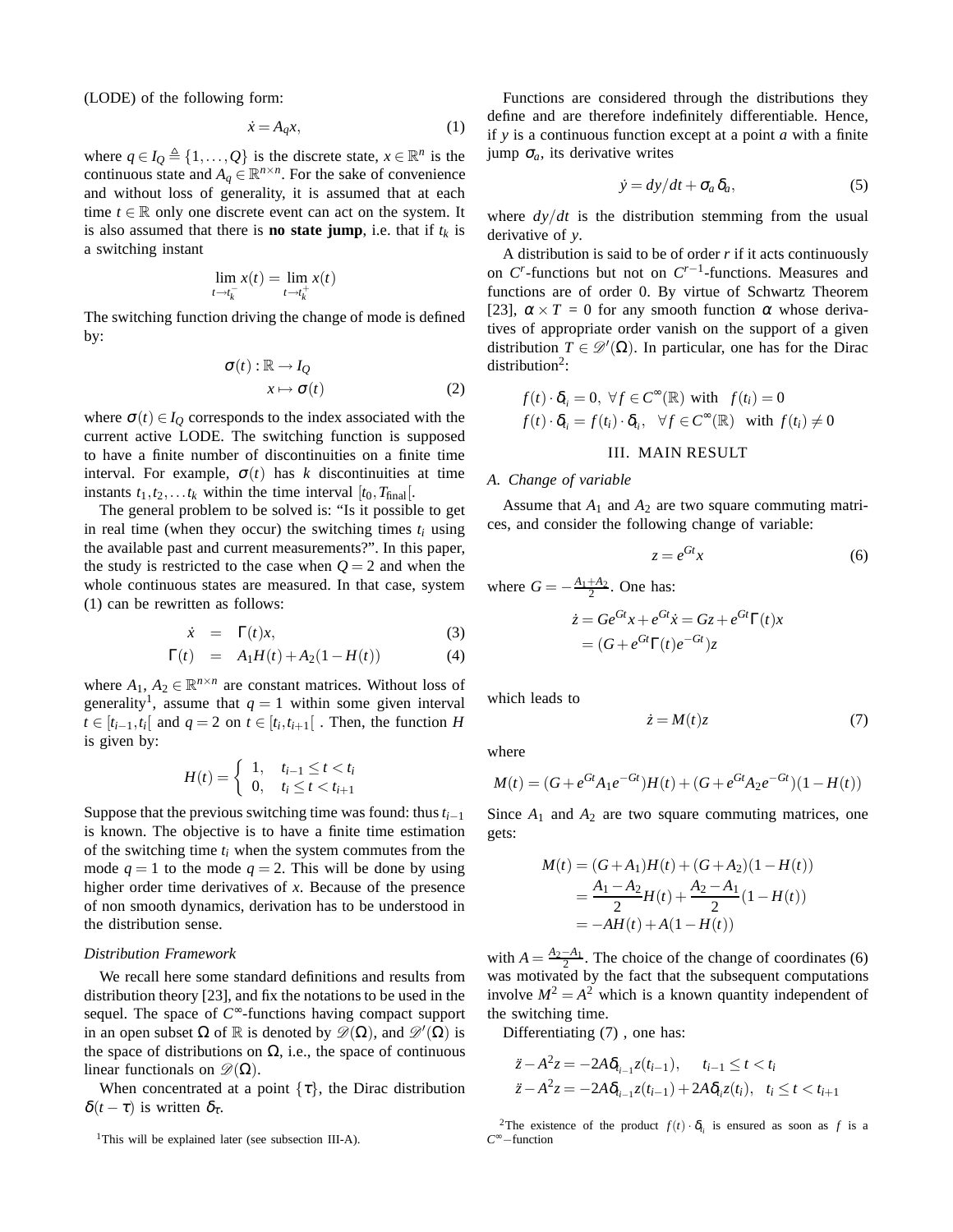which can be rewritten in the following compact form:

$$
\ddot{z} - A^2 z = \sum_{g=i-1}^{i} \gamma_g \delta_{t_g} z(t_g), \quad t_{i-1} \le t < t_{i+1} \tag{8}
$$

where  $\gamma_g$  is obviously defined. Note that a similar expression is obtained if the initial system is  $q = 2$ , but with the  $\gamma_g$ having opposite signum. As it will be seen hereafter, this has no influence because the right hand side of (8) will be canceled by suitable algebraic manipulations. Thus the proposed method does not need the knowledge of the current mode.

# *B. Explicit computation of the switching instant* Recall that  $(t - t_i)\delta_{t_i} = 0$  and multiply (8) by

$$
f(t, t_{i-1}, t_i) = (t - t_{i-1})^2 (t - t_i).
$$
\n(9)

One obtains:

$$
(t - t_{i-1})^2 (t - t_i)(\ddot{z} - A^2 z) = 0
$$

Integrating from  $t_{i-1}$  to  $t > t_i$  leads to

$$
\int_{t_{i-1}}^{t} (\tau - t_{i-1})^2 (\tau - t_i) (\ddot{z}(\tau) - A^2 z) d\tau = 0 \qquad (10)
$$

The function (9) has also been chosen in such a way that  $f(t_{i-1}, t_{i-1}, t_i) = f'(t_{i-1}, t_{i-1}, t_i) = 0$ . Then, integration by parts leads to:

$$
\int_{t_{i-1}}^{t} f(\tau, t_{i-1}, t_i) \ddot{z}(\tau) d\tau
$$
\n
$$
= [f(\tau, t_{i-1}, t_i) \dot{z}]_{\tau = t_{i-1}}^{\tau = t} - \int_{t_{i-1}}^{t} f'(\tau, t_{i-1}, t_i) \dot{z}(\tau) d\tau
$$
\n
$$
= f(t, t_{i-1}, t_i) \dot{z} - \int_{t_{i-1}}^{t} f'(\tau, t_{i-1}, t_i) \dot{z}(\tau) d\tau
$$

and

$$
\int_{t_{i-1}}^{t} f'(\tau, t_{i-1}, t_i) \dot{z}(\tau) d\tau
$$
\n
$$
= \left[ f'(\tau, t_{i-1}, t_i) z \right]_{\tau = t_{i-1}}^{\tau = t} - \int_{t_{i-1}}^{t} f''(\tau, t_{i-1}, t_i) z(\tau) d\tau
$$
\n
$$
= f'(t, t_{i-1}, t_i) z - \int_{t_{i-1}}^{t} f''(\tau, t_{i-1}, t_i) z(\tau) d\tau
$$

Hence

$$
\int_{t_{i-1}}^{t} f(\tau, t_{i-1}, t_i) \ddot{z}(\tau) d\tau
$$
\n
$$
= f(t, t_{i-1}, t_i) \dot{z} - f'(t, t_{i-1}, t_i) z + \int_{t_{i-1}}^{t} f''(\tau, t_{i-1}, t_i) z(\tau) d\tau
$$
\n(11)

Taking one more time the integral from  $t_{i-1}$  to  $t > t_i$  leads to the following relation:

$$
\int_{t_{i-1}}^{t} [f(\tau, t_{i-1}, t_i)\dot{z}(\tau) - f'(\tau, t_{i-1}, t_{i-1}, t_i)z(\tau)]d\tau + \int_{t_{i-1}}^{t} \int_{t_{i-1}}^{\tau_1} (f''(\tau, t_{i-1}, t_i) - A^2 f(\tau, t_{i-1}, t_i))z(\tau)d\tau d\tau_1 = 0
$$
\n(12)

Using the properties

$$
\int_0^t \int_0^{t_{\nu-1}} \cdots \int_0^{t_1} x(\tau) dt_{\nu-1} \cdots dt_1 d\tau = \int_0^t \frac{(t-\tau)^{\nu-1}}{(\nu-1)!} x(\tau) d\tau
$$
  

$$
\int_0^{t-t_i} \int_0^{t_{\nu-1}-t_i} \cdots \int_0^{t_1-t_i} x(\tau) dt_{\nu-1} \cdots dt_1 d\tau = \int_0^{t-t_i} \frac{(t-\tau)^{\nu-1}}{(\nu-1)!} x(\tau) d\tau
$$

yields

$$
\int_{t_i}^t \int_{t_i}^{t_{\nu-1}} \cdots \int_{t_i}^{t_1} x(\tau) dt_{\nu-1} \cdots dt_1 d\tau = \int_{t_i}^t \frac{(t-\tau)^{\nu-1}}{(\nu-1)!} x(\tau) d\tau.
$$

Thus, one has:

$$
f(t, t_{i-1}, t_i)z - 2\int_{t_{i-1}}^t f'(\tau, t_{i-1}, t_i)z(\tau)d\tau
$$
  
+ 
$$
\int_{t_{i-1}}^t (t-\tau)(f''(\tau, t_{i-1}, t_i) - A^2 f(\tau, t_{i-1}, t_i))z d\tau = 0
$$
 (13)

Since

$$
f(t, t_{i-1}, t_i) = (t - t_{i-1})^2 (t - t_i) = t(t - t_{i-1})^2 - (t - t_{i-1})^2 t_i
$$
  
\n
$$
f'(t, t_{i-1}, t_i) = (t - t_{i-1})^2 + 2(t - t_{i-1})(t - t_i)
$$
  
\n
$$
f''(t, t_{i-1}, t_i) = 4(t - t_{i-1}) + 2(t - t_i)
$$

the estimate of  $t_i$  is given by the following formula:

$$
D(t,t_{i-1},z)t_i = N(t,t_{i-1},z)
$$

with

$$
N(t, t_{i-1}, z) = t(t - t_{i-1})^2 z(t)
$$
  
\n
$$
- \int_{t_{i-1}}^t (2(\tau - t_{i-1})^2 + 4\tau(\tau - t_{i-1})) z(\tau) d\tau
$$
  
\n
$$
+ \int_{t_{i-1}}^t (t - \tau) (4(\tau - t_{i-1})t + 2\tau I - A^2 \tau(\tau - t_{i-1})^2) z(\tau) d\tau
$$
  
\n
$$
D(t, t_{i-1}, z) = (t - t_{i-1})^2 z(t) - \int_{t_{i-1}}^t 4(\tau - t_{i-1}) z(\tau) d\tau
$$
  
\n
$$
+ \int_{t_{i-1}}^t (t - \tau) (2I - A^2(\tau - t_{i-1})^2) z(\tau) d\tau
$$
 (14)

where  $I \in \mathbb{R}^{n \times n}$  is the unit matrix. Note that  $D(t, t_{i-1}, z)$  and  $N(t, t_{i-1}, z)$  are column vectors of dimension *n*. So

$$
t_i = \frac{N_j(t, t_{i-1}, z)}{D_j(t, t_{i-1}, z)},
$$

for any  $1 \leq j \leq n$ , where  $N_j(t,t_{i-1},z)$  and  $D_j(t,t_{i-1},z)$  are the components of  $N(t, t_{i-1}, z)$  and  $D(t, t_{i-1}, z)$ , respectively.

In the above expression, *ti*−<sup>1</sup> has been estimated with a similar procedure and is known. The first switching time *t*<sup>1</sup> is obtained with  $t_0 = 0$  and the following relation:

$$
D(t, z)t_1 = N(t, z)
$$
  
\n
$$
N(t, z) = t^3 z(t) - \int_0^t 6\tau^2 z(\tau) d\tau + \int_0^t (t - \tau)(6\tau I - A^2 \tau^3) z(\tau) d\tau
$$
  
\n
$$
D(t, z) = t^2 z(t) - \int_0^t 4\tau z(\tau) d\tau + \int_0^t (t - \tau)(2I - A^2 \tau^2) z(\tau) d\tau
$$
\n(15)

Thus, one can obtain the exact formula for the estimation of the switching times *t<sup>i</sup>* . Remark: one could also choose any function  $f(t, t_{i-1}, t_i)$  with the following properties:

(i) 
$$
f(t, t_{i-1}, t_i) \delta_{t_i} = 0,
$$
  
\n(ii)  $f(t_{i-1}, t_{i-1}, t_i) = \dot{f}(t_{i-1}, t_{i-1}, t_i) = 0.$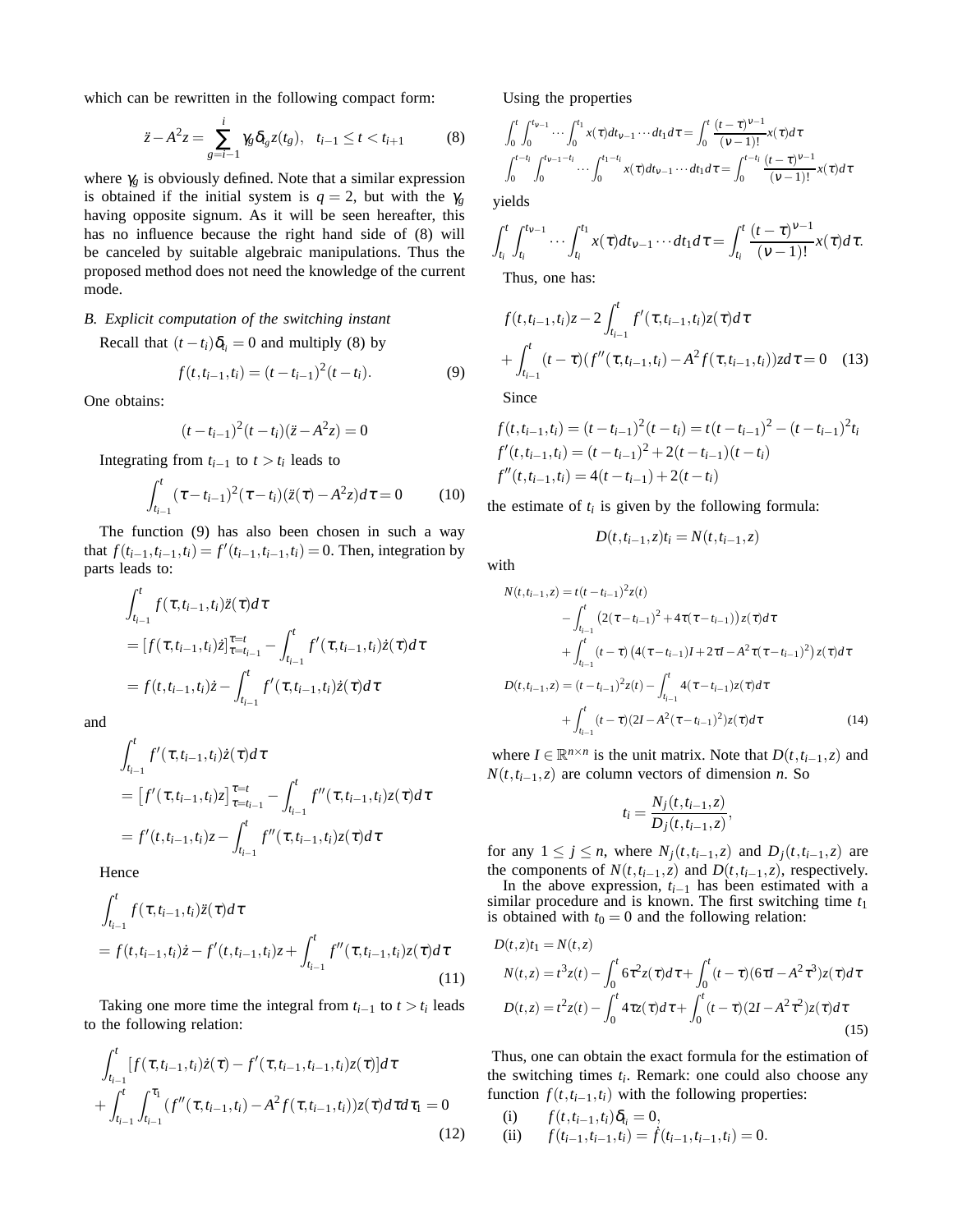#### *C. Numerical implementation of the Integration Window*

The numerical implementation of the above obtained result has to address the following problems:

- 1) sampling: for computation purpose the continuous signal is sampled (the sampling period is *T<sup>e</sup>* and quantized (not taken into account here)). It is clear that the choice of  $T_e$  is of importance and should be less than the minimum dwell time (i.e. the minimum difference between two successive switching instants).
- 2) numerical integration: for the implementation of the algorithm, since it involves integrals (see (14)), one should choose an efficient numerical algorithm in order to compute the integrals. Here, a trapezoidal rule was chosen.
- 3) singularity:  $t_i$  is given by  $(14)$ . As a result, a singularity (0 divided by 0) occurs at the beginning of the computation. In order to overcome this problem, one has to wait a very small amount of time before the computation is taken as valid. In practice, two samplings are sufficient.
- 4) initialization: let us recall that this algorithm needs to be initialized with a first computation of the first switching time  $t_1$ . For this, one has to use  $(15)$  instead of (14).
- 5) detection: the ratio that defines  $t_i$  by (14) is fluctuating when  $t \in [t_{i-1}, t_i]$  and constant as soon as  $t > t_i$ : to detect when this ratio is constant, successive values within a boundary of a given thickness are needed. In practice 2 or 3 successive values have to be within the interval of thickness.
- 6) update: when  $t_i$  is detected, one has to update the scheme by resetting the integral computation and changing the lower bound of the integration in order to compute the next switching time (for this in the integral approximation.

The advantage of the implementation of the algorithm with an *integration window* is that the estimate can be done at each integration step.

## IV. EXAMPLE

Consider a linear switched system consisting of two second-order linear time invariant systems given by:

$$
A_1 = \begin{pmatrix} 1 & 0 \\ 0 & 1 \end{pmatrix}
$$

$$
A_2 = \begin{pmatrix} -3 & 0 \\ 5 & 0 \end{pmatrix}
$$

The switching instants of this hybrid system are detected using the algorithm proposed in section III with  $T_e = 0.001$ . The switching times are assumed to occur at:  $t_1 = 0.2(s)$ ,  $t_2 = 0.8(s)$ ,  $t_3 = 0.85(s)$ ,  $t_4 = 1.8(s)$  and  $t_5 = 3(s)$  and the first active model is subsystem 1.Since one needs three samplings to identify the switching time, the dwell time has to be at least larger than 0.003(*s*).

Figure 1 shows that the estimator performs well. Note that  $t_3$  occurs shortly (0.05(s)) after  $t_2$  but that the algorithm can detect it accurately.

Figure 2 gives the behavior of the state *z*.



Fig. 1. Estimation of the switching times.



Fig. 2. State z

### V. CONCLUSION AND PERSPECTIVES

In this paper, an algebraic approach for switching time estimation of hybrid systems has been introduced. An explicit algorithm which computes on-line the switching time instants in a fast way has been derived. In future works, this approach will be extended to more general cases when the switching system is composed of more than two subsystems (using a sufficient number of estimators in parallel) and with only partial state measurement outputs. Such techniques could also be used to estimate on-line and in real time both the switching instants and the switching function.

#### **REFERENCES**

- [1] G. A. Ackerson and K. S. Fu. On state estimation in switching environnements. *IEEE Trans. Automat. Control*, 15(1):10–17, 1970.
- [2] A. A. Agrachev and D. Liberzon. Lie-algebraic stability criteria for switched systems. *SIAM J. Control Optimiz.*, 40, 2001.